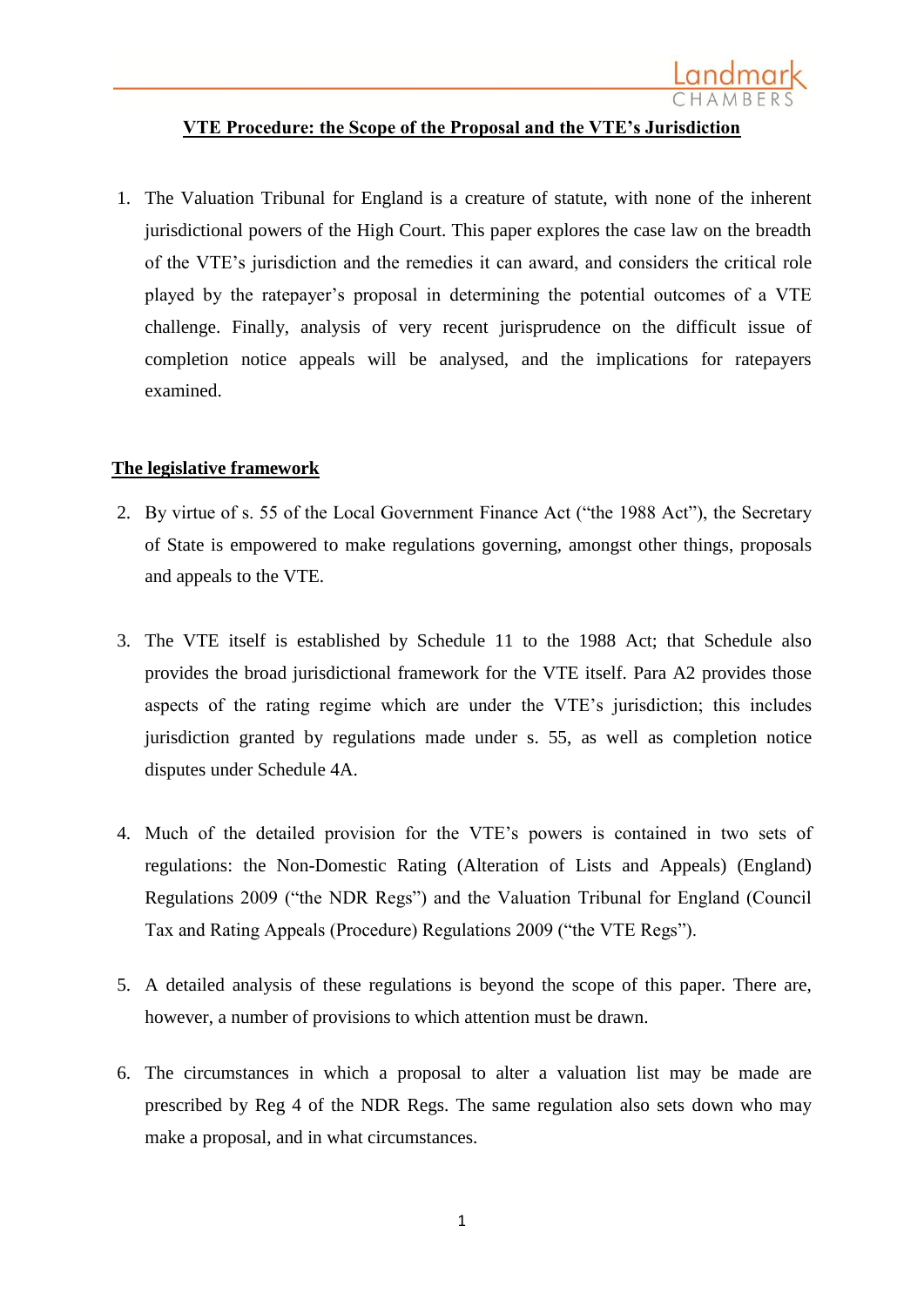- 7. Regs 9-12 deal with the procedure to be followed where the VO is in receipt of a valid proposal. This includes procedures for the VO's acceptance of the proposal (Reg 10), for the withdrawal of the proposal (Reg 11), and for agreed alterations outside of the terms of the proposal (Reg 12).
- 8. Reg 13(1) of the NDR Regs provides:

#### (1) Where—

(a) the VO is of the opinion that a proposal is not well-founded, and (b) the proposal is not withdrawn, and (c) there is no agreement under [regulation 12,](http://login.westlaw.co.uk/maf/wluk/app/document?src=doc&linktype=ref&context=108&crumb-action=replace&docguid=I0A0C5150990111DE97F89727CBD3F5CA) the VO shall refer the disagreement to the VTE as an appeal by the proposer against the VO's refusal to alter the list.

9. Turning to the VTE Regs, the VTE's order-making powers on the determination of a contested appeal are set out in Reg 38. By Reg 38(4), on dealing with an appeal referred following a Reg 13 disagreement, the VTE has the power to "require a VO to alter a list in accordance with any provision made by or under the 1988 Act." Reg 38(10) creates a power for the VTE to order that ancillary matters be attended to.

### **The role of the Proposal: a brief history of the jurisprudence**

- 10. The case law on the jurisdiction of the VTE and its predecessor tribunals and committees is extensive. Important early decisions under the 1988 Act's predecessor statutes include R v Winchester Area Assessment Committee ex parte Wright [1948] 2 KB 455, Brighton Marine Palace and Pier Co v Rees (VO) [1961] 32 DRA 277, and R v Northamptonshire Local Valuation Court ex parte Anglian Water Authority [1990] RA 93.
- 11. For present purposes, however, the starting point can be taken to be the decision of the Lands Tribunal in Shaw v Hughes (VO) [1991] RVR 96, which considered the relevant provisions of the General Rate Act 1967. The case concerned a three-storey townhouse in Castle Vale, with a detached garage building. House and Garage comprised a single hereditament. The Appellant sold the house but retained the garage building, and (understandably) wished to see the single hereditament split. His proposal, however, was for the deletion of the single hereditament only.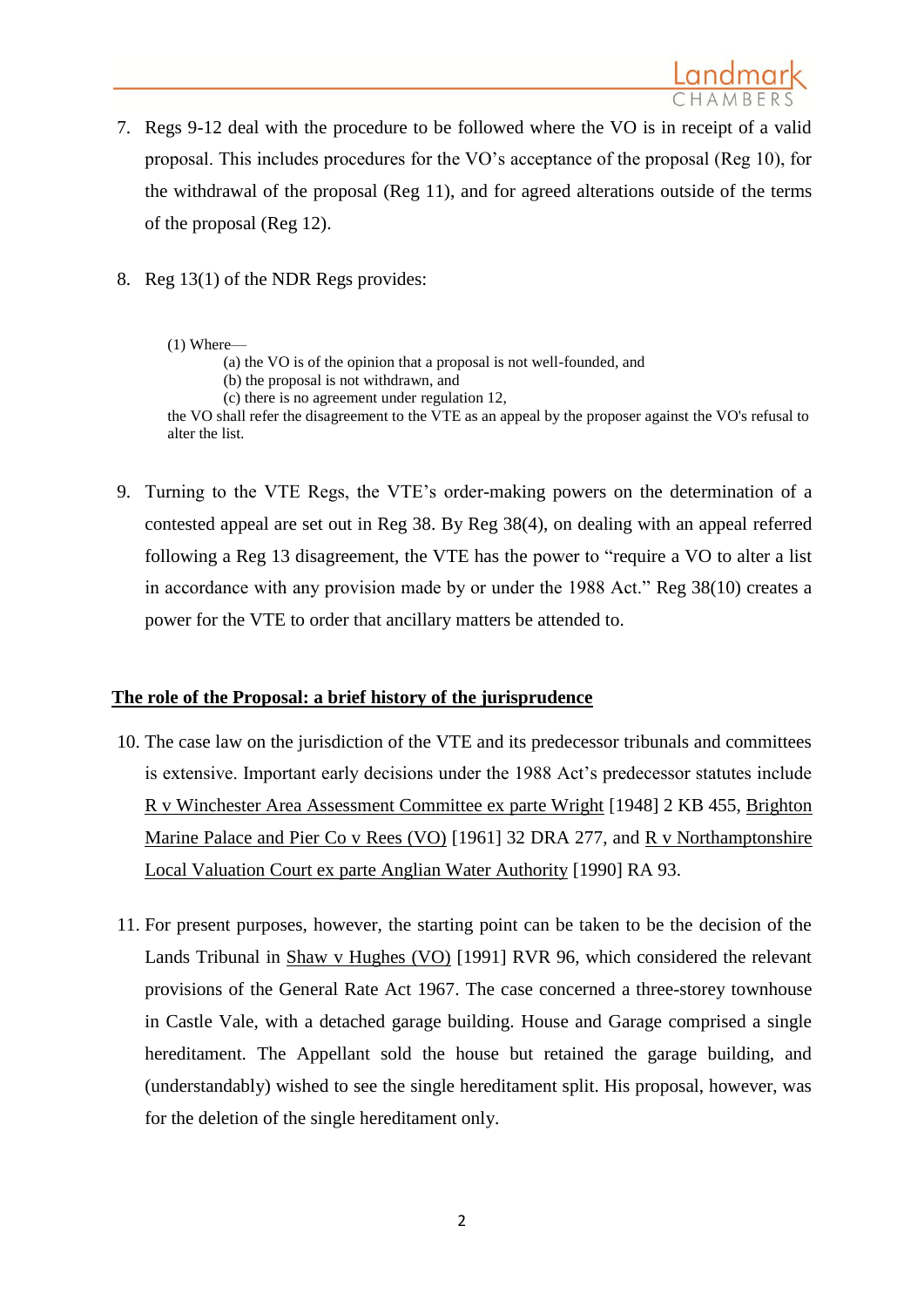

12. HHJ Marder QC held that the proposal was not well-founded: there was no basis for the outright deletion of the hereditament, and the Lands Tribunal was not empowered to enter replacement list entries if such a request was not made in the proposal:

"the jurisdiction of the [valuation] tribunal is restricted to determining whether or not the contention of the "appellant" as reflected in the appellant's proposal is well-founded. If it is, then the [tribunal] is required to give effect to the proposal; in any other case the [valuation] tribunal must dismiss the appeal. Upon further appeal to the Lands Tribunal, the tribunal has the same powers as the [valuation] tribunal, no more and no less.

The jurisdiction of both tribunals is thus limited to the issue raised by the proposal and can be extended no further. …

Can it therefore be said that the contention of the ratepayer in the present case as set out in his proposal was "well-founded"? In my judgment patently not. The hereditament had not in any sense ceased to exist. All that had happened was a change of ownership and of occupation. But the hereditament remained in existence, both as discernible in fact on the ground, and as the subject of an entry in the valuation list. There was no doubt cause to split the hereditament to produce two distinct hereditaments. But that could in no sense be construed as the intent or the natural meaning of the proposal. The proposal was made deliberately to propose deletion."

- 13. The judge's view that a change of occupation cannot cause a hereditament to cease to exist may be open to question; that, however, is another topic for another day. For present purposes, Shaw sets out in unequivocal terms that the tribunal's jurisdiction under the General Rate Act was limited to giving direct effect to the proposal before it.
- 14. The applicability of the Shaw principle under the 1988 Act regime was considered by the Lands Tribunal in Courtney Plc v Murphy (VO) [1998] RA 77. The ratepayers made a proposal seeking a reduction in RV following a material change in circumstances; the date of the material change in circumstances was specified in the proposal as 30 January 1995, and the valuation tribunal ordered the amendment of the list from that effective date. The ratepayer subsequently sought, on appeal, to argue that the list alteration should have been made with effect from 1 April 1990.
- 15. The Lands Tribunal held that it did not have the power amend the list with effect any earlier than 30 January 1995: the principle set out in Shaw remained good law under the 1988 Act, and properly construed the proposal in question did not request a list alteration any earlier than the date specified therein. The member noted that, under the NDR Regulations then in force (which were in materially the same terms as the current regulations), it is the disagreement between the ratepayer and the VO which is referred to the tribunal for determination; and the scope of that disagreement is necessarily governed by the words of the proposal itself. The member concluded that it was "settled law"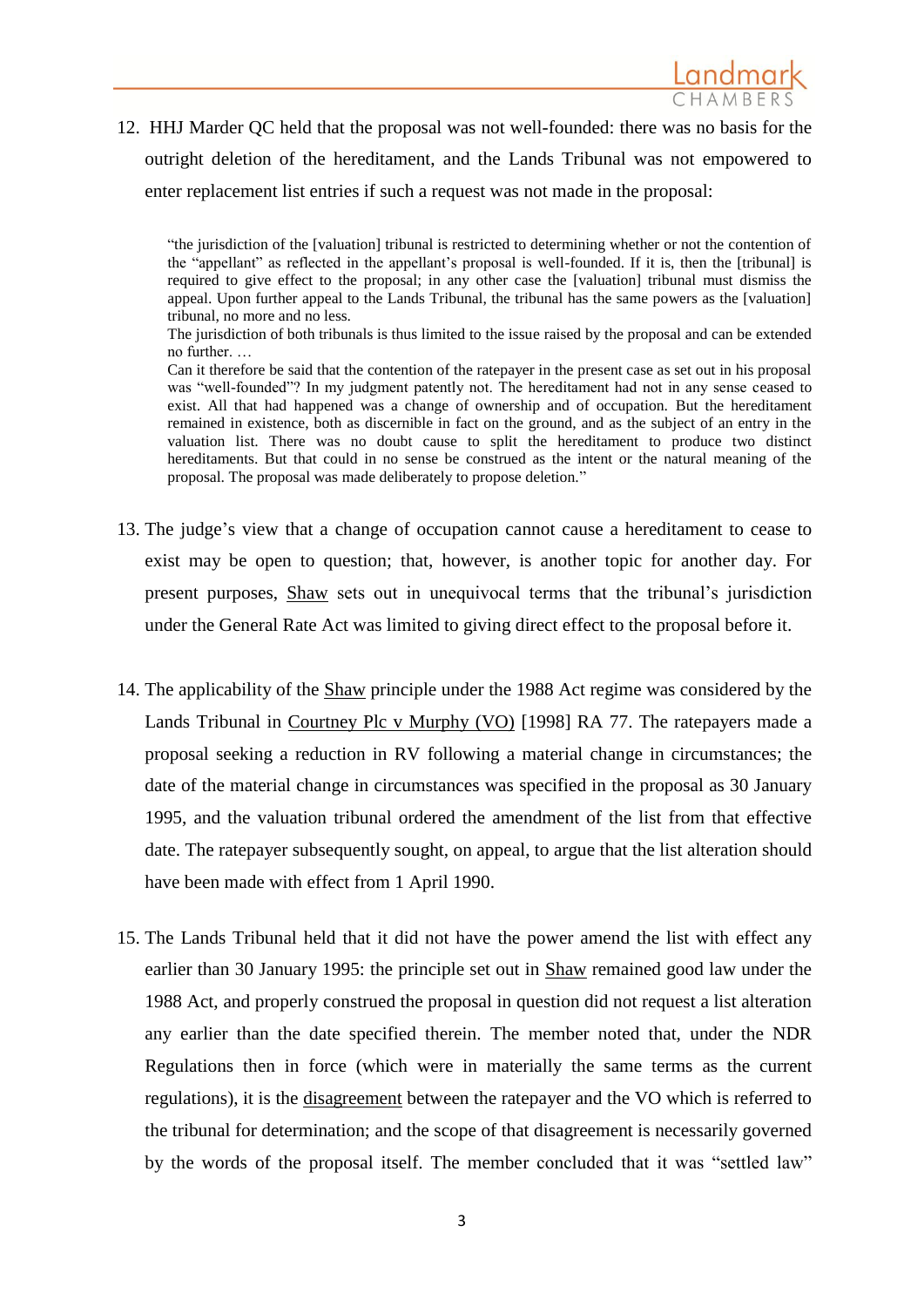under the 1988 Act that "the jurisdiction of a local valuation tribunal and [the Lands Tribunal] on appeal is limited to the issues raised by the proposal giving rise to the appeal" (87).

16. Courtney was followed by a two-member Lands Tribunal in Davey (VO) v O'Kelly [1999] RA 245. That case also affirmed that, when examining the scope of the proposal for the purposes of determining the tribunal's jurisdiction, the proposal should (254):

"be construed solely by reference to the wording of that document. We cannot look outside the proposal. We cannot have regard to extrinsic material, that is to say any special knowledge of the valuation officer as to the position, the covering letter and the earlier proposal … The test is: how would the proposal be reasonably understood by those on whom it was served, disregarding any extrinsic material."

- 17. This rule of construction was derived from the decision of the Court of Appeal in R v Northamptonshire Local Valuation Court ex parte Anglian Water Authority [1990] RA 93, where emphasis was placed on the fact that, as a public document, the proposal ought to be self-contained.
- 18. The rule in Courtney was refined, and its impact on ratepayers softened somewhat, by the Court of Appeal in Marks & Spencer Plc v Fearney (2000) 79 P&CR 514. That case, like Courtney, was concerned with the power of the valuation tribunal to adopt a different effective date to that contained in a proposal which challenged the RV of a property. Unlike Courtney, however, the parties had disagreed as to the effective date from the beginning of the tribunal process. The court held that the VT did have the power to differ from the proposal as to the effective date (520):

<sup>&</sup>quot;I have no difficulty with the proposition [in Courtney] that the disagreement which is referred to the Valuation Tribunal is limited by the contents of the proposal which the valuation officer regards as not well founded. But it does not follow that where there is an entry which is challenged, there can be no jurisdiction in the Valuation Tribunal to determine what is the correct entry that should be in the list. As I read regulation 16(1), the disagreement there mentioned is that which arises from the valuation officer not being of the opinion that the proposal is well founded. That disagreement which defines the issues to go to the Valuation Tribunal is what is referred by the valuation officer to the Valuation Tribunal and gives the Valuation Tribunal jurisdiction in respect of those issues.

The Valuation Tribunal, in my judgment, is not bound by an agreement between the appellant and the valuation officer or the abandonment of points by an appellant after the disagreement is referred. The Valuation Tribunal must decide the issues before it in accordance with the law, and in doing so, it will no doubt keep in mind that its decision may affect persons other than the parties before it. The powers of a Valuation Tribunal setting an effective date are not the same as those of a valuation officer altering the list. The effective date will be governed by how the regulations apply to the particular circumstances of the case. Thus, if the rateable value which is found by the Valuation Tribunal is in excess of that in the list at the date of the proposal and in excess of the amount contended for in the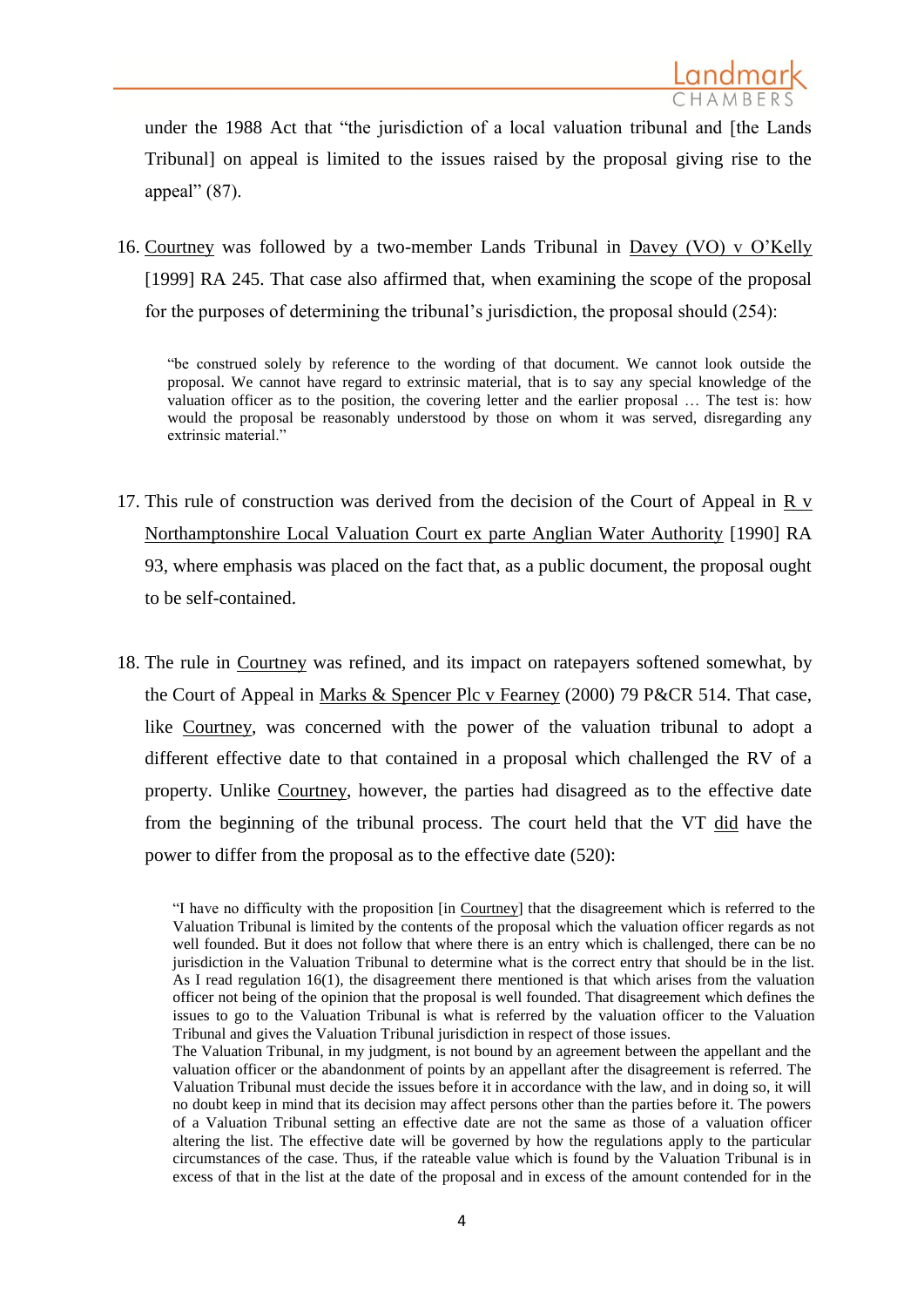

proposal, the list would have had to be altered with effect from the day on which the decision is given."

20. The strict Courtney approach was further eroded by President George Bartlett QC in Galgate Cricket Club v Doyle (VO) [2001] RA 21. The cricket club appealed against the RV of its clubhouse; the proposal form then in force, however, allowed the ratepayer to select only one ground of challenge, and the wording used by the club to describe its detailed reasoning for the challenge included the statement "that the assessment of the hereditament is bad in law". The President held that this wording was wide enough to cover rateability as well as valuation; as such, Courtney did not preclude the tribunal from considering a rateability appeal on jurisdiction grounds. The President said (para 6):

"The words quoted are indeed wide enough to encompass the question of rateability, and I can see no reason to limit their scope so as to prevent the ratepayer from advancing a legitimate argument and this Tribunal from ordering the list to be corrected if it finds it to be inaccurate in this respect. Indeed, since it is desirable that inaccuracies in the list should be corrected and since the valuation officer has had sufficient notice of the point, there are strong reasons against adopting such a restrictive approach. The valuation officer certainly under stood that rateability was raised by the proposal. He conducted his case in the valuation tribunal on this basis, and invited it to amend the entry to take account of the nonrateability of the cricket ground and the pavilion. I have no doubt at all that this Tribunal has jurisdiction to consider whether the clubhouse also is exempt"

- 21. Galgate represented something of a high point in the jurisprudence on the scope of the VTE's jurisdiction. Eight years later, President Bartlett QC distinguished Galgate in in Leda Properties Ltd v Howells (VO) [2009] RA 165. In Leda, the proposal was for the deletion of an entry from the list; it was later contended, however, that the tribunal also had the power to consider a challenge to the RV of the property in the alternative. The proposal form had not indicated an intention to challenge the RV; only the deletion box was selected (it appears that by this point the standard form may have allowed the selection of more than one ground for a proposal, unlike the form in Galgate). The reasons set out in the proposal were that the assessment was "incorrect excessive and bad in law"
- 22. The tribunal held that it did not have jurisdiction to consider a challenge to the RV in these circumstances. President Bartlett QC held, at para 18:

<sup>&</sup>quot;It is not in my view reasonably possible to construe the completed form as encompassing a proposal for a change in the description of the hereditament or the reduction in its rateable value. The option to specify these (alterations B and G in Part B) was not exercised, and the ground specified in Part C was deletion. In these circumstances the inclusion of the standard formulaic words "The present assessment is incorrect excessive & bad in law" was in my judgment patently insufficient to permit the proposal. This is not one of those cases (cf [Galgate Cricket Club v Doyle](http://login.westlaw.co.uk/maf/wluk/ext/app/document?crumb-action=reset&docguid=I61740010E43611DA8FC2A0F0355337E9)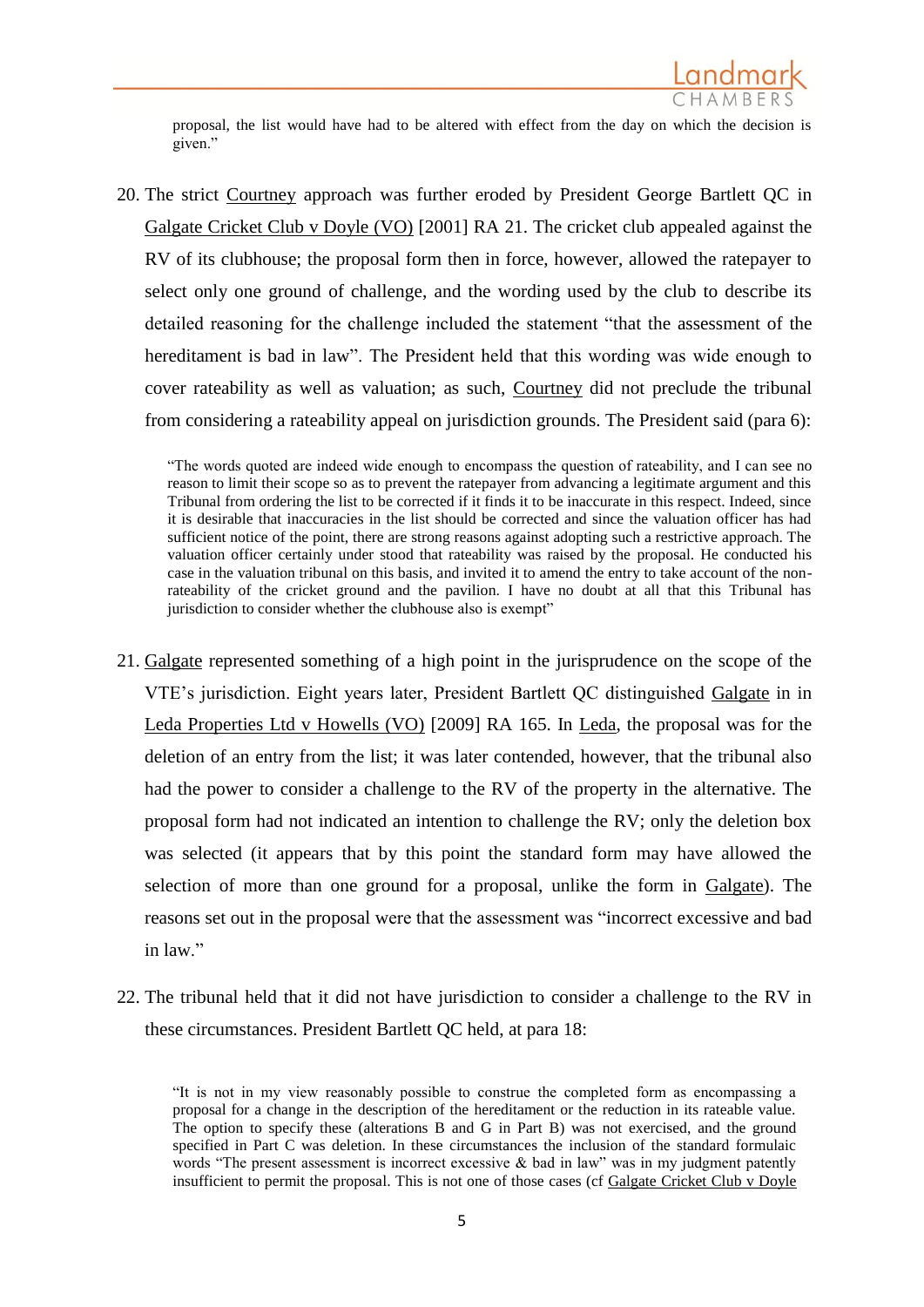

(VO) [2001] RA 21) where a proposal can properly be treated as encompassing two grounds. It was quite evidently one for deletion alone. ... I have no doubt at all that if the intention had been, as a further alternative, to seek an alteration in the hereditament's description and a reduction in rateable value a proposal to this effect would have been made."

23. The President set out the reasoning underlying the rule (para 19):

"The purpose of requiring that the alterations proposed should be identified and that the reasons for the alterations should be specified is so that the VO is able to deal with the proposal in the way that he is required to deal with it under the Regulations. Reading the form as submitted he could not possibly have known that he was, or even might be, being asked to alter the description of the hereditament to "Store" or to reduce the rateable value to one that reflected its use for that purpose."

24. The President also rejected the contention that the RV and description alterations could be effected using the tribunal's power to attend to any matter ancillary to the subject matter of the appeal (para 20):

"An alteration of the assessment pursuant to a proposal to delete the hereditament from the list would not be a matter ancillary to the subject matter of the appeal. It would be a separate principal course of action that could only be based on the consideration of evidence and arguments different from those of relevance to the issue of deletion. The VT did not have power, and this Tribunal does not have power, to direct an alteration of the list pursuant to the proposal that has led to this appeal."

- 25. The approach to the tribunal's jurisdiction in Leda was upheld by the Lands Chamber of the Upper Tribunal in Johnson (VO) v H&B Foods Ltd [2013] UKUT 0539 (LC). In that case the tribunal was faced with a proposal for a merger of two hereditaments; it was accepted, however, that on its true construction the proposal was wide enough to cover the determination of the RV for the new hereditament if the tribunal allowed the appeal and ordered the merger. As for the breadth of Reg 38(10) of the VTE Regs and the of the VTE to determine ancillary matters, Lindblom J indicated, albeit obiter, that the Lands Chamber "would not be prepared to decide here that the determination of rateable value could be seen as a matter "ancillary" to the parties' dispute on the question of one hereditament or two" (para 58).
- 26. The scope of Reg 38(10) was also recently addressed by the VTE in Metis Apartments Ltd v Grace (VO) [2014] RA 222. The President of the VTE, Professor Graham Zellick QC, deleted an entry from the 2010 List on the basis that the completion notice issued by the VO was invalid. The completion notice in question was issued in November 2007; the president held, however, that the Reg 38(10) power did not enable the VTE to delete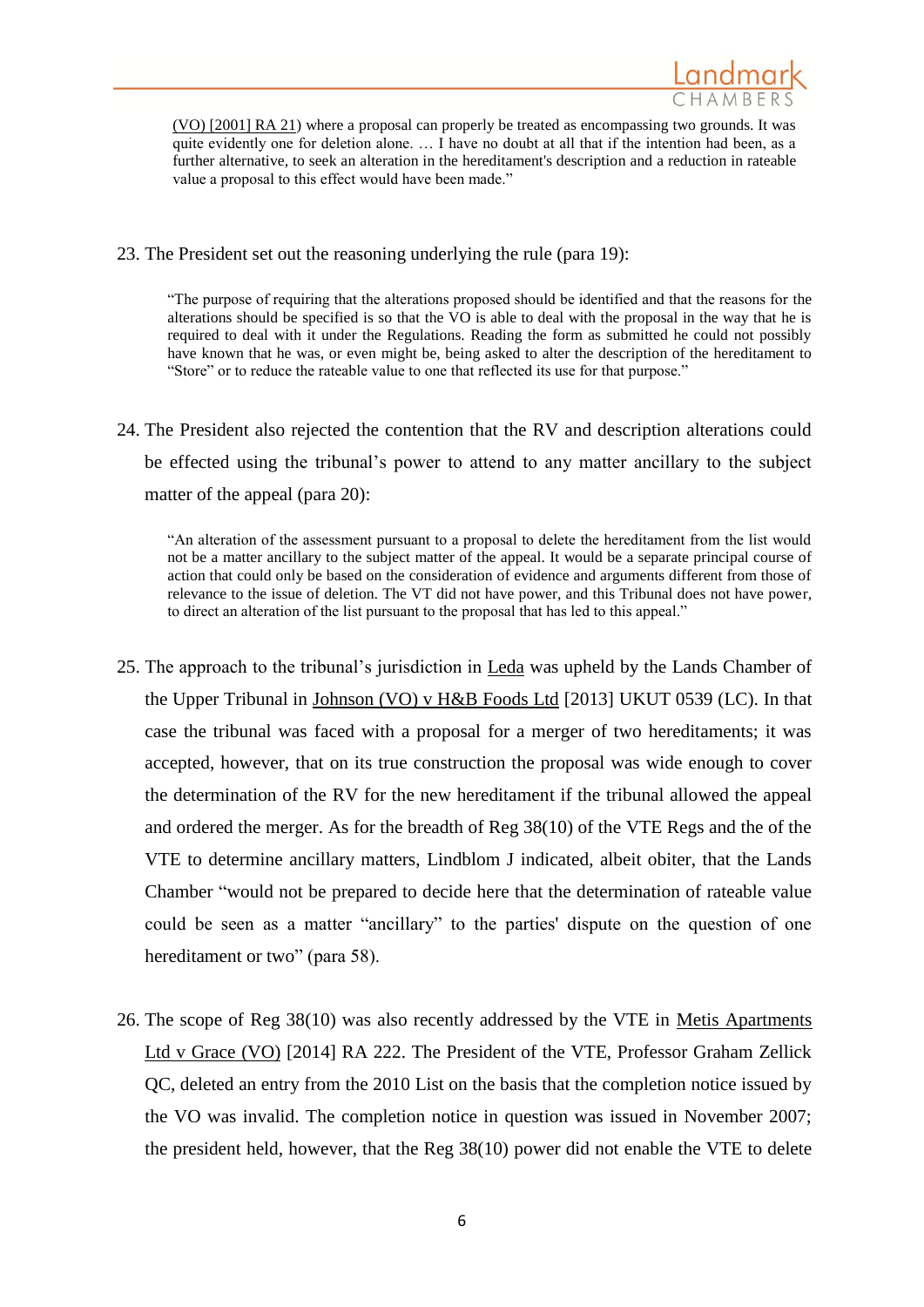the property's entry in the 2005 List as a matter ancillary to the 2010 List proposal. Completion notices are discussed in more detail below.

## **Where are we now?**

- 27. The current position as to the role of the proposal appears to me to be as follows:
	- a. The proposal plays a critical role in determining not just the course of the VTE appeal hearing, or the remedies available, but the VTE's jurisdiction. As such, this is not a matter of the tribunal's discretion; the VTE cannot act in a manner inconsistent with the scope of the disagreement referred to it, even if it wants to.
	- b. Put another way: if you don't propose it, it cannot happen!
	- c. Given that the VTE's jurisdiction is statutory, and is strictly defined by the proposal, the parties cannot consent to the determination by the VTE of a matter outside the scope of the proposal: Reeves (VO) v VTE [2015] EWHC 973 (Admin) at para 25.
	- d. The importance of careful and comprehensive drafting of proposals is clear; the language of the proposal must be wide enough to encompass any issue which the ratepayer may wish to have determined by the VTE, including arguments in the alternative.
	- e. The scope of the proposal will be construed by the VTE solely by reference to the proposal document itself: it is not enough to rely on other documents in the VO's knowledge or possession.
	- f. Jurisdictional errors probably cannot be saved by reference to the VTE's power to make ancillary orders: the cases consistently treat this power as being of very limited scope, and it seems highly unlikely that it can successfully be used to secure an order which would otherwise be outside of the VTE's jurisdiction.

# **Current issues: completion notice appeals**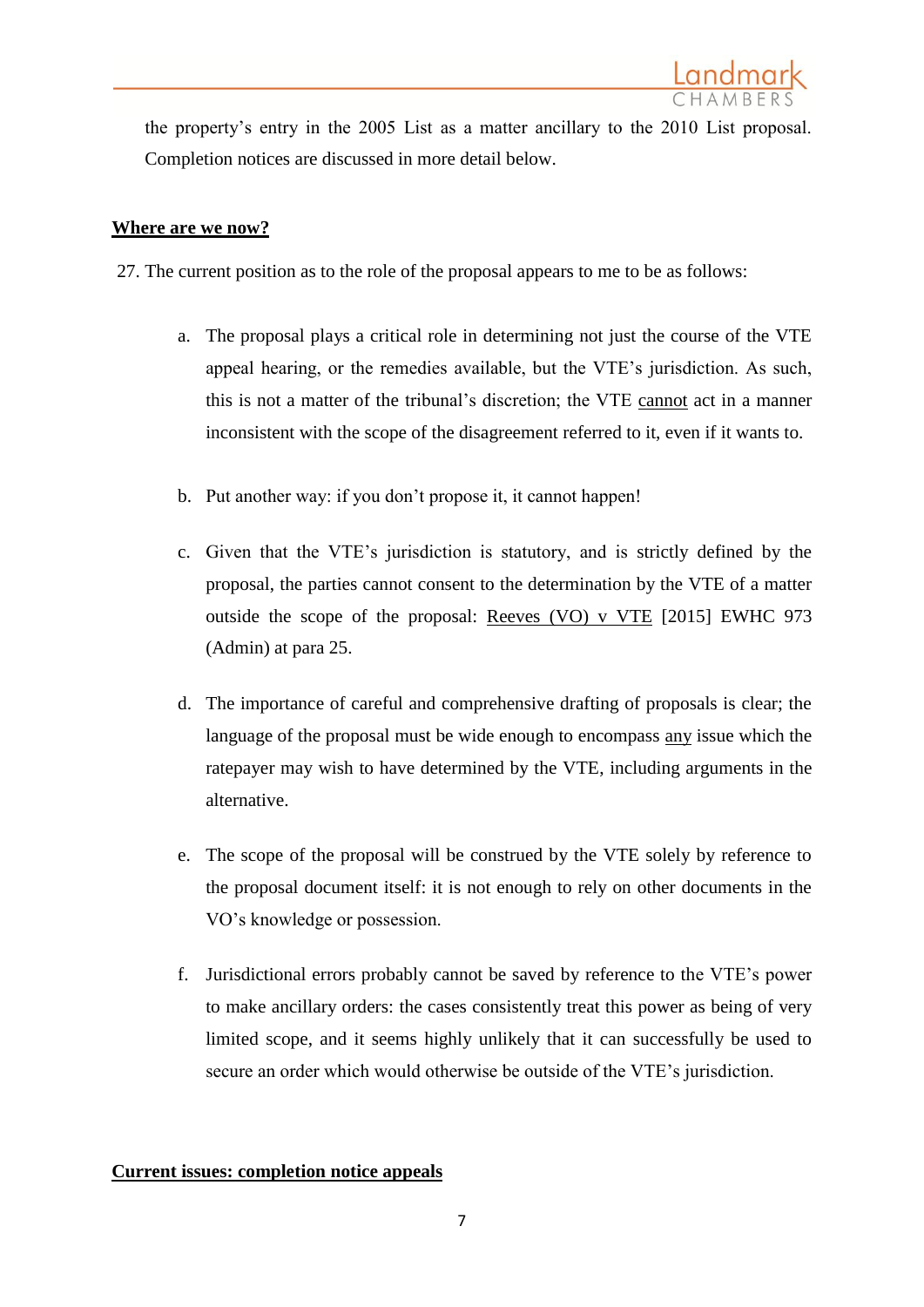- 28. By virtue of para 4(1) of Schedule 4A to the 1988 Act, completion notice appeals to the VTE can be made only on the ground that the completion day itself is incorrect. By para 4(2), the VTE is empowered to determine the completion day for the building in question.
- 29. In the very recent case of Reeves (VO) v VTE [2015] EWHC 973 (Admin) (aka Tull Properties), the Administrative Court examined the remedies within the VTE's jurisdiction on a Schedule 4A completion notice proposal.
- 30. The case concerned the completion notice served on Tull Properties in respect of a property called Beluga House, in Bristol. Tull made a proposal against that completion notice; it did not, however, make a concurrent proposal challenging the entry of Beluga House in the valuation list. The VTE considered, as a preliminary issue and at the request of the parties, whether the completion notice was valid. The tribunal decided that it was not valid, on the basis that the alterations in question had not resulted in a new building. Having made that decision, the VTE ordered the deletion of the Beluga House hereditament from the list.
- 31. The VO applied to the Administrative Court for judicial review, on the ground that the VTE had no jurisdiction to order deletion on a Schedule 4A proposal. The case came up before Holgate J.
- 32. In the course of the proceedings, the VO accepted that the VTE had jurisdiction to consider the validity of a completion notice on a Schedule 4A proposal. That aspect of the VTE's jurisdiction was not therefore at issue. Nevertheless, the learned judge recognised that this was a matter of some concern to the VTE (see for example the comments of the President of the VTE in UKI (Kingsway) Ltd v Westminster CC [2014] RA 367 on this point), and as such made a number of (obiter) comments to assist the future determination of the matter:

<sup>&</sup>quot;23. … First, the Tribunal has decided that in an appeal concerning a ratepayer's proposal to delete a building entered in a rating list on the back of a completion notice, the "validity" of that notice can be challenged before, and determined by, the Tribunal (Prudential Assurance Company Limited v Valuation Officer [2011] RA 490. On that basis it would appear that a suitable remedy is available for ratepayers who wish to challenge the validity of a completion notice.

<sup>24.</sup> Second, given the language used in the 1988 Act, issues as to whether the Tribunal has jurisdiction to determine in a Schedule 4A appeal the validity of a completion notice, and if so to quash a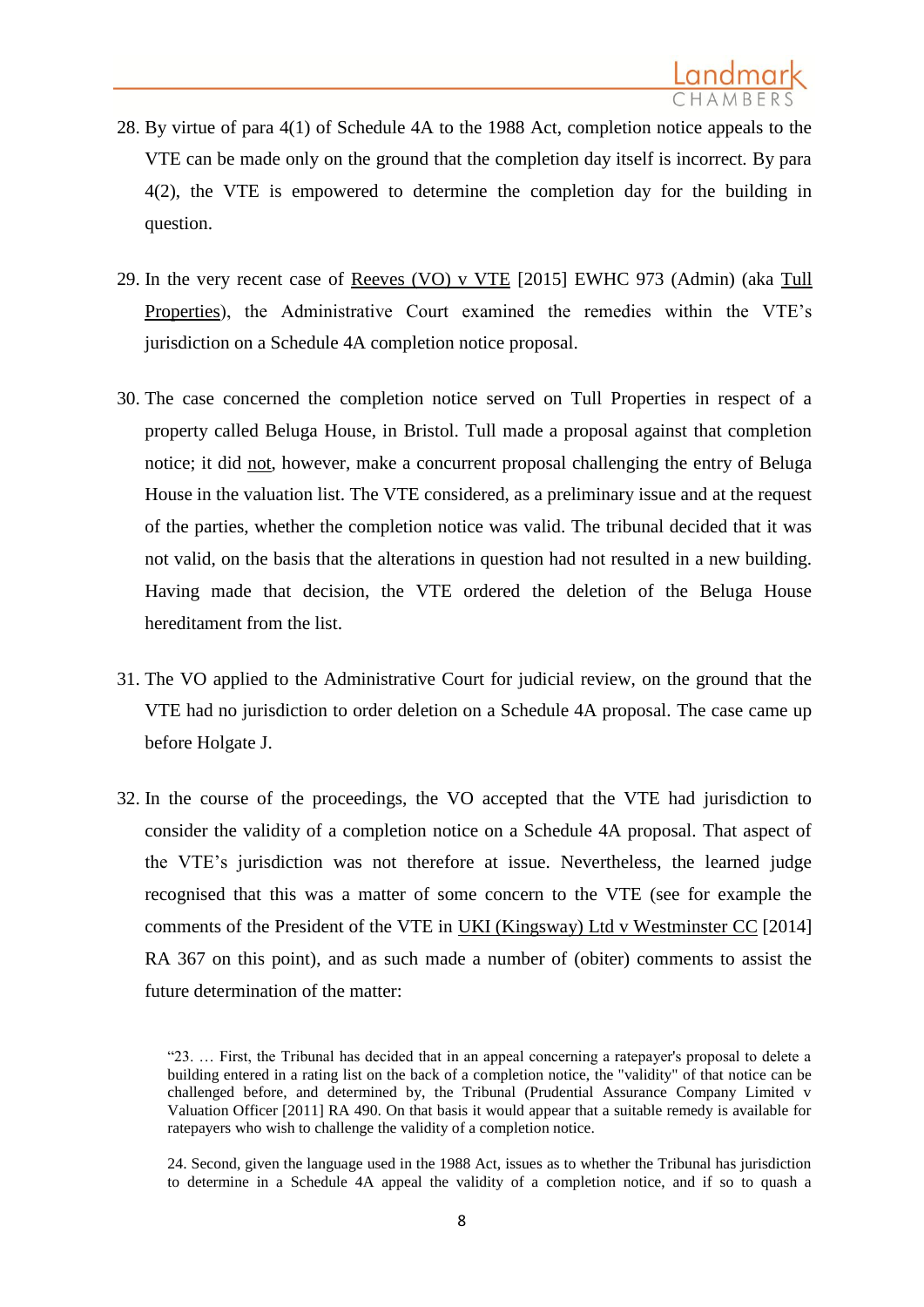

completion notice or to declare the same to be invalid, deserved further consideration. Indeed, at paragraph 6 of the decision in the Prudential case the Tribunal took a completely different view of its jurisdiction, in contrast to the present case, by stating that an appeal against a completion notice under Schedule 4A is limited to challenging the date of completion and does not cover <sup>n</sup>any wider or more fundamental aspects".

25. Third, in the present case, unlike Prudential, there was no issue between the parties to the appeal (Tull Properties and the billing authority) about the Tribunal's jurisdiction to determine the invalidity issue. Self-evidently jurisdiction cannot be conferred on a statutory tribunal by the consent of the parties."

- 33. His Lordship stressed the need for the question to be considered in a case where the question is live, so that a determination can be made on the basis of full argument and citation of authority (para 26). It seems to me, however, that the tenor of Holgate J's comments clearly casts doubt on the VTE's power to determine validity in Schedule 4A proceedings.
- 34. On the principal issue before him, namely the VTE's power to order the deletion of the hereditament from the list, the judge came to the firm conclusion that, on the proper construction of the relevant legislation, the VTE was not entitled to have made the order it did.
- 35. The judge analysed Schedule 11 to the 1988 Act:

"37. Schedule 11 of the 1988 Act contains a number of provisions dealing with tribunals. Paragraph A1 constitutes the Valuation Tribunal for England. Paragraph A2 defines the jurisdiction of the VTE so as to include, amongst other things, matters dealt with pursuant to regulations under section 55 and also appeals pursuant to paragraph 4 of Schedule 4A. Paragraph 8(4) of Schedule 11 enables regulations to be made in relation to the VTE which include provision for:

"(e) authorising or requiring an order to be made in consequence of a decision;

(f) that an order may require a register or list to be altered (prospectively or retrospectively);"

38. Paragraph 11 of Schedule 11 provides for regulations enabling appeals to be made on certain matters to the High Court or to the Upper Tribunal.

39. From the provisions in schedule 11 to which I have referred, it is plain that Parliament legislated that the VTE's power to make orders would be conferred and defined by regulations. In other words, Parliament envisaged that the scope of the Tribunal's power to make orders when dealing with appeals would itself be defined through regulations under schedule 11."

36. The crux of the judge's reasoning concerned Reg. 38 of the VTE Regulations 2009: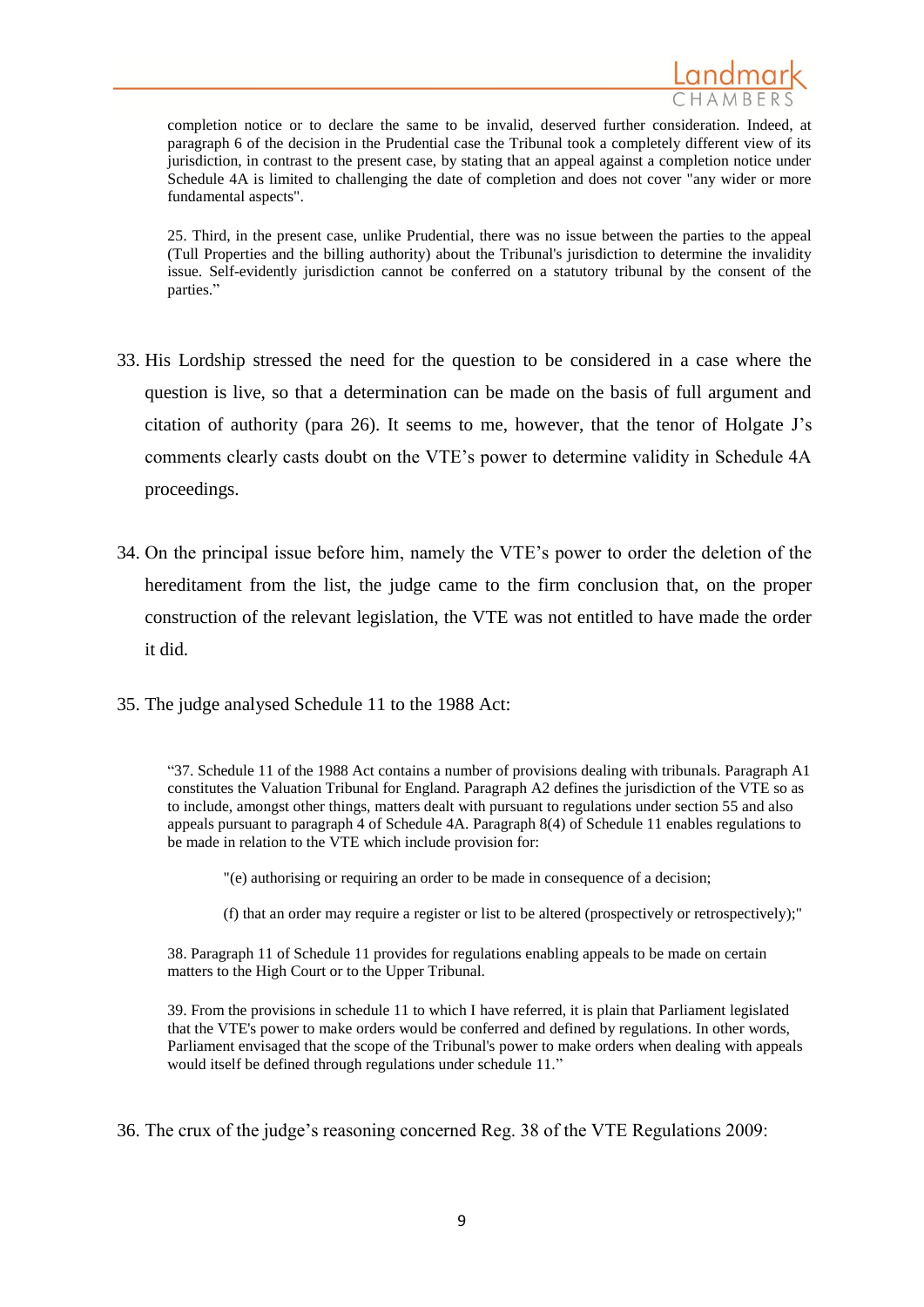

"54. Regulation 38 deals with "orders other than consent orders". Subparagraphs (1) to (3) deal with appeals in relation to Council Tax. Subparagraph (4) is concerned with an appeal under regulation 13 of the 2009 Regulations, that is to say a disagreement as to a proposed alteration. In that circumstance the VTE is empowered to make an order requiring a valuation officer to alter a list in accordance with any provision made by, or under, the 1988 Act.

55. Two things are to be noted about that provision: first, it only applies to an appeal under regulation 13 and it does not apply to an appeal under Schedule 4A of the 1988 Act. Second, there is no provision in the 1988 Act, or *under* the 1988 Act, that is to say a regulation, which requires a valuation officer to alter the list in consequence of a decision made by the VTE in an appeal under Schedule 4A that a completion notice is invalid."

- 37. It followed that, since Reg 38 did not create an express power for the VTE to order a list alteration on a Schedule 4A proposal, and since such a power cannot be identified anywhere else, the VTE did not possess the power.
- 38. The judge said that he did not find this outcome surprising, for a number of reasons:

"59. I do not find that conclusion surprising for a series of reasons. First, the completion notice code simply provides a deeming provision for the completion date of new buildings. However, a completion notice may be invalid simply because it was incorrectly served or because the new structure does not fall within the definition of a new building, that is to say reasons which have nothing to do with the date when a new development is completed. Second, treating a completion notice as invalid merely prevents reliance upon that notice in order to create a deemed completion date. Thirdly, that does not alter the continuing duty of the valuation officer under section 41(1) of the 1988 Act to maintain an accurate list based on the information that comes to his attention. In most cases a building is likely to be completed at some point in time, if not by the date deemed to be the completion date under Schedule 4A. Fourthly, it seems to me to have been unlikely that Parliament would have intended to confer on the VTE a power to direct the deletion of a hereditament simply because a completion notice is held to have

been invalid and, as a result, the deeming provisions in section 46A and Schedule 4A do not apply, bearing in mind the valuation officer's continuing duty under section 41(1) and the fact that he is not the originator of a completion notice.

60. I would add, in relation to paragraph 13 of the VTE's decision in December 2013, a few comments. The making by this Court of an order to quash the Tribunal's order to delete the hereditament from the rating list does not render the VTE's decision on the invalidity of the completion notice academic, or indeed improperly require the ratepayer to re-litigate an issue. The position remains that the deeming effect of the completion notice could not be relied upon in this case. The correct procedure for the ratepayer to have followed would have been to make a proposal challenging the entry of Beluga House in the list. That could have been dealt with at the same time as any completion notice appeal. That course was open to the first interested party but was not taken.

61. Secondly, if the first interested party had followed the course of making a proposal challenging the entry of Beluga House in the list, the valuation officer at that time could have reconsidered his position and the information available to him and, in particular, he could have done so before the long-stop date of 1 April 2011. For example, he could have decided to maintain the list perhaps on a different basis without necessarily having to rely upon the challenged completion notice.

62. Thirdly, as happened in this case, the completion notice was found to be invalid not on the basis that the building had not been completed by 20 August 2008, but on the basis that the structure did not fall within the definition of a new building so as to engage section 46A and Schedule 4A. However, the effect of the VTE's quashing order, if this court should not intervene, would be to require the property